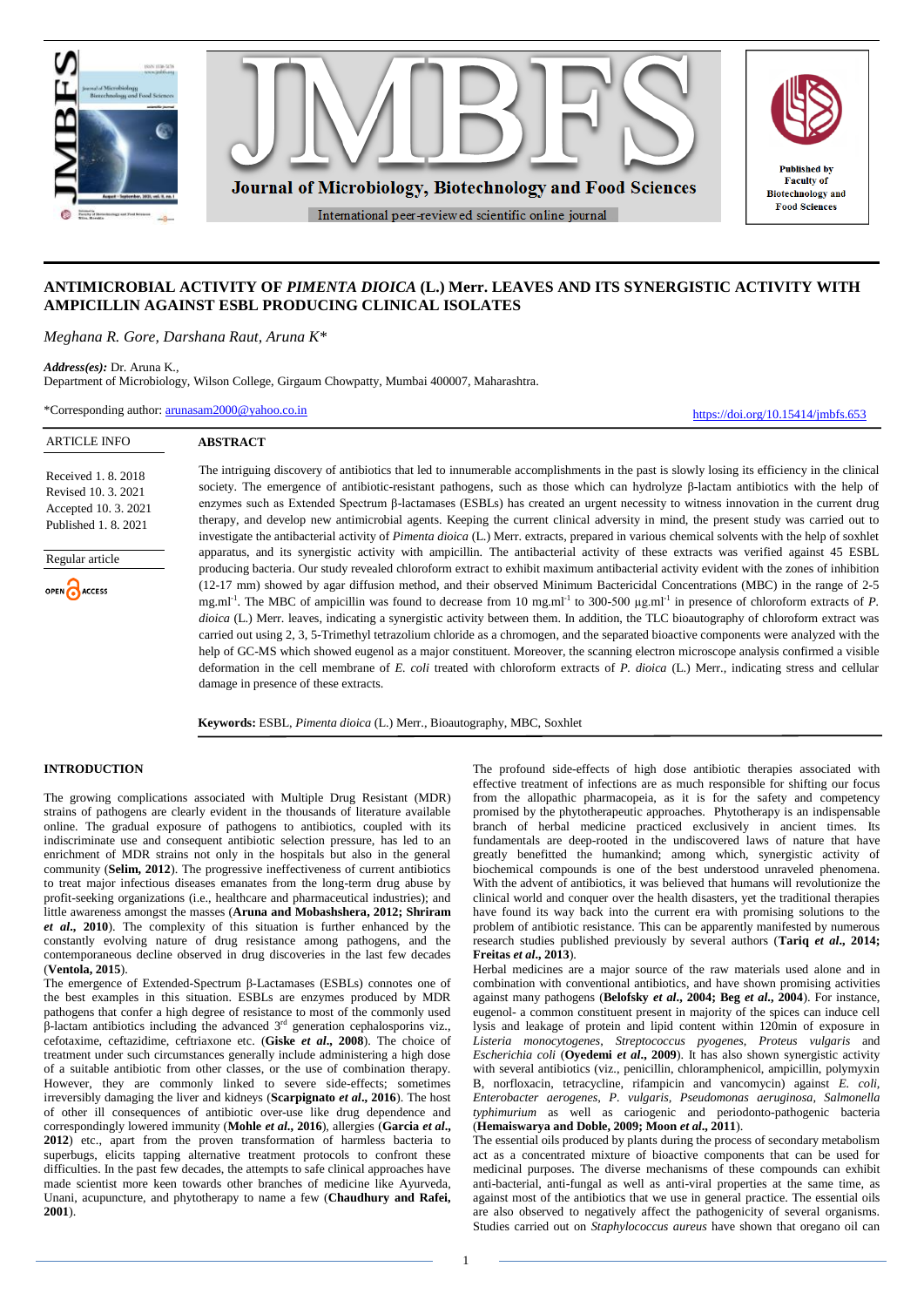significantly reduce its lipase and coagulase activity (**Carneiro de Barros** *et al***., 2009**). In addition, eugenol oil reduces the production or activity of enterotoxin A and B, toxic shock syndrome toxin 1 and a-haemolysin in *S. aureus* (**Qiu** *et al***., 2010**). Moreover, the carbonyl group on cinnamaldehydes may bind to proteins, thus inhibiting the function of bacterial amino acid decarboxylases (**Wendakoon and Sakaguchi, 1993**). The inhibition of ATPase activity due to disruption of cellular membrane, and blocking of efflux pumps is also reported (**Bolla** *et al***., 2011; Di Pasqua** *et al***., 2007**). Hence, the identification, purification, and use of bioactive components from parts of medicinal plants may end our struggle to fight serious infections cost-effectively (**Cheesman** *et al***., 2017**).

One such plant; and the basis of our current investigation, is *Pimenta dioica* (L.) Merr., commonly known as clove pepper, which is used as a spice*.* It is a sturdy perennial tree belonging to the family Myrtaceae. It possesses the characteristic flavor and aroma of clove, nutmeg, cinnamon and black pepper, all combined in this one spice, hence also named allspice (**Kamble** *et al***., 2012**). The traditional literature, along with several recently published articles, verifies the use of *P. dioica* (L.) Merr. leaves and oil as an ailment against complications of the gastrointestinal tract, rheumatism, arthritis, stress and neuralgia. In some regions of India, it is also used as a means of relieving symptoms like pain, fever, indigestion and nausea (**Khandelwal** *et al***., 2012; Agrawal, 1997**). The leaf and bark extracts of *P. dioica* (L.) Merr. have shown antimicrobial activity against clinical isolates of *Streptococcus mutans* and *S. aureus* obtained from dental caries and burn exudates, respectively (**Manasa** *et al***., 2013**; **Al-Harbi** *et al***., 2017**). The essential oil extracted from this plant has also shown inhibitory effect on pathogens like *Pseudomonas putida*, *E. coli*, *S. typhimurium*, *L. monocytogenes* and *S. aureus* (**Al-Harbi** *et al***., 2017; Oussalah** *et al***., 2007**). However, to our knowledge, no data is available on the efficacy of this plant against multi-drug resistant pathogens like ESBL producers.

Hence, considering the increasing antibiotic resistance among pathogens, the objective of our study was to investigate the efficacy of *P. dioica* (L.) Merr. leaf extract as a possible alternative source of medicine by exploring its antibacterial as well as synergistic activities against ESBL producing clinical isolates.

# **MATERIAL AND METHODS**

#### **Plant material used in the study**

The leaves were collected from the *P. dioica* (L.) Merr. plant, maintained in a local garden, and authenticated by an expert botanist from Botany department, Wilson College, Mumbai, before use.

## **Test organisms**

A total of 45 gram-negative ESBL producing pathological isolates, screened and characterized in our previous studies, were used in the current investigation (**Tariq and Aruna, 2015; Tariq and Aruna, 2016**). We selected 10 representative isolates each from the genera *Klebsiella*, *Escherichia*, *Pseudomonas* and *Citrobacter*, and 5 isolates from the genera *Proteus* for checking the antibacterial efficacy of *P. dioica* (L.) Merr. leaf extracts. All isolates were maintained on Luria-Bertani (LB) agar slants supplemented with 100 μg.ml-1 of ampicillin and stored at 4°C until use in our laboratory.

## **Preparation of the extracts**

The leaves of *P. dioica* (L.) Merr. plant were thoroughly cleaned with distilled water, dried in shade for 10 days, and powdered using a grinder before commencing the extraction procedure. The bioactive components were extracted from 15 g of powdered leaves in 200 ml of chemical solvents viz., methanol, butanol, chloroform, petroleum ether and acetone for a duration of 8 h with the help of Soxhlet apparatus. The obtained extracts were concentrated by allowing the solvents to evaporate at Room Temperature (RT). The concentrates thus obtained, yielding 500 mg - 1.5 g, were stored at 4°C until further use.

# **Sterility testing of solvent extracts**

The sterility of the extracts was confirmed by checking for bacterial or fungal growth after spot inoculating them on a sterile Nutrient Agar (NA) and Sabouraud's Agar (SAB) plate respectively (**Hemaiswarya and Doble, 2009; Rao** *et al***., 2010**). The NA plates were incubated at 37°C and SAB plates at RT for an extended duration of 7 days to confirm the absence of contaminants.

# **Qualitative assay for determination of antibacterial activity of solvent extracts of** *P. dioica* **(L.) Merr. leaves**

The antibacterial efficacy of each extract was analyzed qualitatively by agar well diffusion method. Sterile molten NA butt was seeded with 0.4 ml of 24 h old test pathogens (0.1 OD<sub>540nm</sub>) and poured into sterile petri-plates. After solidification, wells were punched into the medium using a sterile cork-borer and inoculated with 50  $\mu$ l of solvent extracts. It was then allowed to diffuse through the wells during its incubation at 37°C for 24 h, after which the resulting zones of

inhibition were measured. The solvent extract showing the maximum zone of inhibition against test pathogens were selected for further study (**Rao** *et al***., 2010**).

### **Determination of Minimum Bactericidal Concentration of** *P. dioica* **(L.) Merr. leaf extracts**

The Minimum Bactericidal Concentration (MBC) of *P. dioica* (L.) Merr. leaf extracts was carried out with the help of agar dilution method using sterile Brain Heart Infusion (BHI) agar medium. Multiple plates of BHI agar were prepared by supplementing it with different concentrations of solvent extracts of *P. dioica*  $(L)$  Merr. leaves  $(1-5 \text{ mg.m}^{-1})$  with an interval of 0.5 mg.ml<sup>-1</sup>). The test pathogens were spot inoculated on these plates after solidification of media and incubated at 37°C for 24 h. The lowest concentration of *P. dioica* (L.) Merr. leaf extract that inhibited the growth of pathogens was reported as MBC (**Lorian, 1991**).

### **Determination of synergistic activity**

The agar dilution method was similarly used to determine the synergistic activity of solvent extracts of *P. dioica* (L.) Merr. leaves in presence of ampicillin. It was carried out by incorporating sub-lethal (½MBC) concentrations of *P. dioica* (L.) Merr. leaf extracts into molten NA butt which were cooled to around 40°C along with 100-500  $\mu$ g.ml<sup>-1</sup> of ampicillin with an interval of 100  $\mu$ g.ml<sup>-1</sup> (**CLSI, 2006**).

## **Bioautography**

Thin layer chromatography (TLC) was carried out by spotting 25 µl of *P. dioica* (L.) Merr. leaf extract on silica gel sheet (2 x 15 cm) and immersing it in the solvent chamber. The solvent system was allowed to run until it reached around a  $3/4^{\text{th}}$  length of the plate (**Himanshu and Pradeep, 2012**). After separation of components on silica gel, the sheets were dried, cut into two halves and placed in sterile petri-plates. It was then over-layed with sterile molten NA containing 24h old culture of test pathogen and 0.03 % of 2, 3, 5-Trimethyl tetrazolium chloride (TTC) which was used as the chromogen. The plates were incubated at 37°C for 24 h, and the zones of inhibition were reported.

|  | Table 1 Solvent systems used in Bioautography |  |  |  |  |  |
|--|-----------------------------------------------|--|--|--|--|--|
|--|-----------------------------------------------|--|--|--|--|--|

| Sr. no. | <b>Solvent systems</b>                  | Ratio     |
|---------|-----------------------------------------|-----------|
|         | Butanol: Acetic acid                    | 4:1       |
|         | Toluene: Ethyl Acetate                  | 93.7      |
|         | Toluene: Methanol: Acetone: Acetic acid | 14:4:1:1  |
|         | Toluene: Acetic acid                    | 70:30     |
| 5.      | Chloroform: Ethyl acetate: Formic acid  | 7.5:6:0.6 |
|         | Ethyl Acetate: Formic Acid: Acetic Acid | 100.11.27 |

# **Gas Chromatography-Mass Spectrophotometry analysis**

The bioactive component from the chloroform extract of *P. dioica* (L.) Merr. leaves was analyzed with the help of Gas Chromatography-Mass Spectrophotometry (GCMS). The GC-system was equipped with a capillary column of dimensions  $30m \times 0.25mm \times 0.25 \mu m$ . The program used for GC oven temperature was 5 min isothermal at 300ºC, followed by 90º-280ºC at a rate of 6ºC/min, then held at 280ºC for 5 min. The injection port temperature was 240ºC. Along with that a Joel, AccuTOF GCV MS system, with a time of flight analyzer, was used (**Tariq** *et al***., 2014**).

In addition, the active components exhibiting anti-bacterial activity, identified qualitatively with the help of above mentioned bioautography technique was also analyzed by GCMS. In this case, the separated components were scraped from silica plates with the help of sterile scalpel and dissolved in chloroform which was used as a sample for GCMS.

Both analyses were carried out at IIT Bombay, Mumbai 400076 and the compounds in the crude extract were identified by comparing their retention indices (RI) and mass spectra fragmentation with those in the stored library available with IIT, Bombay.

#### **Scanning Electron Microscopy**

The effect of the chloroform extract of *P. dioica* (L.) Merr., on the cell membrane of pathogenic *E. coli*, was investigated by using Scanning Electron Microscopy (SEM). The *E. coli* cells treated with sub-lethal concentrations of the chloroform extract of *P. dioica* (L.) Merr. leaves were considered as a test sample and untreated cells were used as a control sample in the current study. After 24 h incubation, the test and control cells were suspended in 1ml of Phosphate buffered saline and fixed onto clean grease free cover-slips (**Kim** *et al***., 2015**). They were allowed to dry and then analyzed by SEM at SAIF, IIT Powai.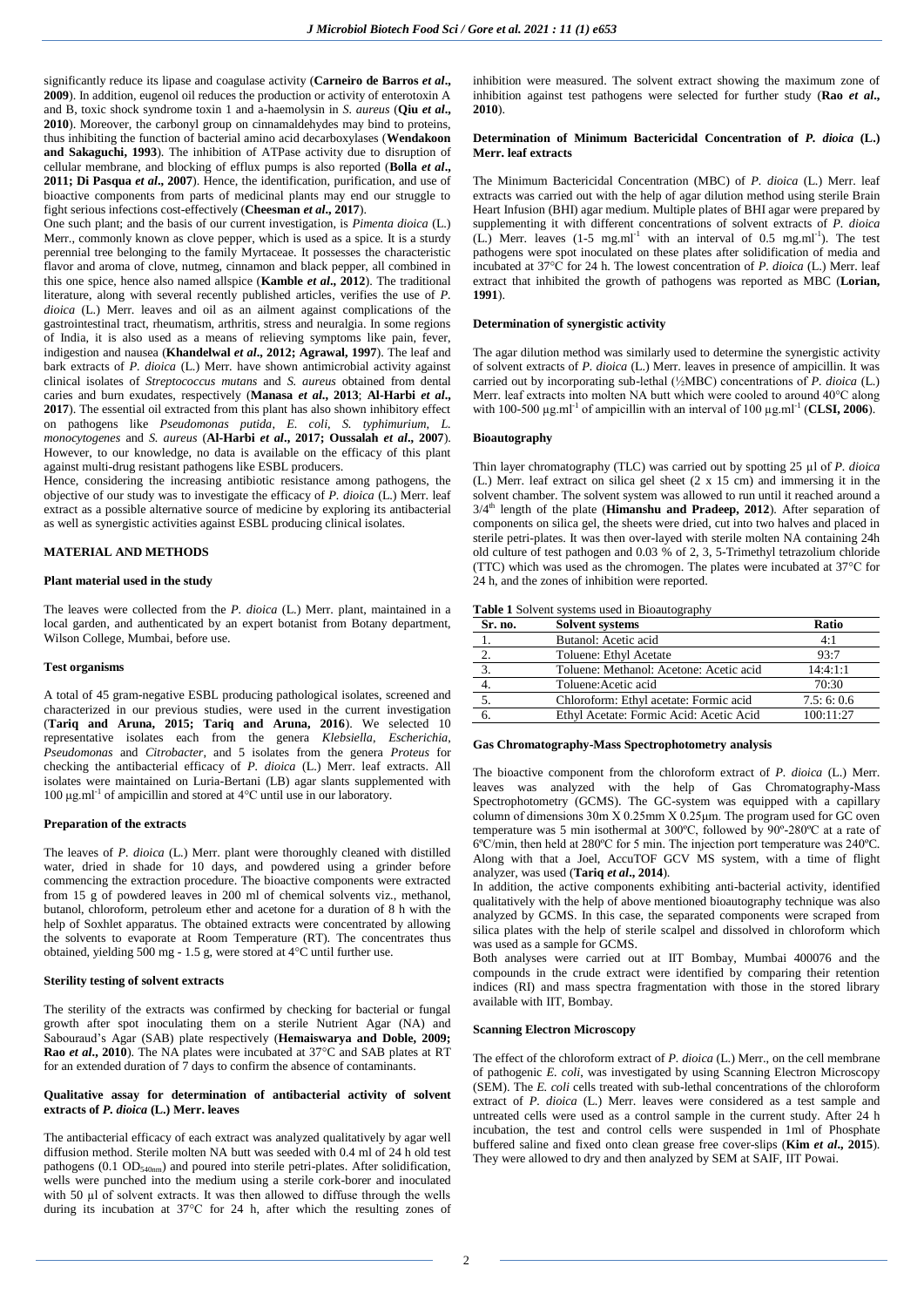#### **Statistical analysis**

All the experiments were performed in triplicates and reported as mean  $\pm$ Standard Deviation (SD).

# **RESULTS AND DISCUSSION**

### **Sterility testing of solvent extracts**

The extracts of *P. dioica* (L.) Merr. leaves showed the absence of bacterial and fungal contaminants even after 7 days of incubation. The extended incubation time confirmed the absence of slow-growing contaminants and stressed cells that may have survived the processing of solvent extracts.

## **Qualitative assay for determination of antibacterial activity of solvent extracts of** *P. dioica* **(L.) Merr. leaves**

Figure 1 represents the antibacterial activities of chloroform and petroleum ether extracts of *P. dioica* (L.) Merr. leaves carried out by agar well diffusion method. It showed zones of inhibition in the range of 12-17 mm. The acetone and methanol extracts did not show any activity against the test pathogens. Consequently, no further studies were carried out using these extracts. The solvent controls, in our study, did not show any zone of inhibition against test pathogens except for butanol. Hence, further studies with butanol extract were also discontinued.



**Figure 1** Antibacterial activity of chloroform and petroleum ether extract of *P. dioica* (L.) Merr. leaves against ESBL producers

Other researchers have also reported the effective antibacterial activity of *P. dioica* (L.) Merr. extracts against *Pseudomonas aeruginosa, Escherichia coli*, *Listeria monocytogenes*, *Salmonella typhimurium* and *Staphylococcus aureus* (**Marzouk** *et al***., 2007; Oussalah** *et al***., 2006**). A similar study carried out with allspice oil reported zones of inhibition in the range of 22-44 mm against *Candida* species. **Khandelwal** *et al***. (2012)** reported significant antibacterial activity of methanol extract of *P. dioica* (L.) Merr. leaves when compared to acetone and an aqueous solvent, against test isolates of *E. coli*, *Bacillus cereus*, *S. typhimurium*, and *S. aureus*, carried out in their study. The zones of inhibition of methanol extract were observed in the range of 11-13 mm. Another study carried out using alcohol and hexane extracts of *P. dioica* leaves showed zones of

inhibition of  $32.1 \pm 0.26$  mm for *Bacillus megaterium* and  $20.3 \pm 0.16$  mm for *Pseudomonas fluorescens* (**Boyd and Benkeblia, 2014**). A similar study was carried out to study the efficacy of the leaf and bark extracts of *P. dioica* (L.) Merr. against clinical isolates of *S. aureus* and *S. mutans* isolated from burn and dental caries patients respectively. They reported zones of inhibition in the range of 14-21 mm against the test pathogens (**Asha** *et al***., 2013**).

# **Determination of MBC by Agar dilution method**

The ineffectiveness of acetone and methanol extracts, and the antibacterial activities of chloroform and petroleum ether extracts, of *P. dioica* (L.) Merr. against the test pathogens, were further confirmed by determination of it MBCs. Table 2 represents the mean MBC values of the chloroform extract of *P. dioica* (L.) Merr. carried out by agar dilution method. It was found to be in the range of 2-5 mg.ml<sup>-1</sup>. Other solvent extracts of *P. dioica* (L.) Merr. leaves showed very high MBC as compared to that of chloroform extract. As a result, further studies were carried out using only chloroform extracts of *P. dioica* (L.) Merr. leaves.

| <b>Test organisms</b>    | No. of isolates | Mean MBC of chloroform extract<br>of P. dioica (L.) Merr. |
|--------------------------|-----------------|-----------------------------------------------------------|
| Klebsiella<br>pneumoniae | 10              | $3.5 \text{ mg.ml}^{-1}$                                  |
| Escherichia coli         | 10              | $2 \text{ mg.ml}^{-1}$                                    |
| Pseudomonas spp.         | 10              | $4.5 \text{ mg.ml}^{-1}$                                  |
| Proteus spp.             | 05              | $3.5 \text{ mg.ml}^{-1}$                                  |
| Citrobacter spp.         | 10              | $5 \text{ mg.ml}^{-1}$                                    |

**Kang** *et al***. (2011)** studied the MBC of methanol extracts of 8 different medicinal herbs that are native to South Korea. The study was carried out against 15 standard ATCC and CDC strains and their reported MBC ranged between of  $1.22$ -5000  $\mu$ g.ml<sup>-1</sup>. A similar study reported MBC of essential oils extracted from *P. dioica* (L.) Merr. leaves against *S. aureus* and *B. cereus* to be 2.5 mg.ml<sup>-1</sup> and 20 mg.ml-1 respectively (**Vazquez** *et al***., 2013**). The extensive variations observed in the zones of inhibition and MBC values in several studies including ours can be attributed to several underlying factors which cannot be controlled by researchers in certain cases. For example, it is a well-known fact that growth conditions of plants severely affect its biochemical composition. Hence, the same plant collected from different areas may give rise to variations in the study. Other factors that may contribute to variations include the type of solvent used for extraction of bioactive components, extraction protocol, type of media and inoculum size among others.

## **Determination of synergistic activity**

Table 3 provides an overview of the synergistic activity observed between the sub-lethal concentration of chloroform extract of *P. dioica* (L.) Merr. leaves and ampicillin. An impressive reduction was observed in the MBC value of ampicillin i.e., from  $10mg$ .ml<sup>-1</sup> to 300-500  $\mu$ g.ml<sup>-1</sup> when used in combination with chloroform extracts of *P. dioica* (L.) Merr.

|  | <b>Table 3</b> Synergistic activity of Chloroform extract of P. dioica (L.) Merr leaves and ampicillin |  |  |
|--|--------------------------------------------------------------------------------------------------------|--|--|
|--|--------------------------------------------------------------------------------------------------------|--|--|

| Test<br><b>Pathogens</b>     | MBC of<br>Ampicillin | Mean MBC of P. dioica (L.)<br>Merr. Extract $(mg.m-1)$ | Sub-lethal concentration of<br>P. dioica (L.) Merr. extract<br>used $(mg.ml^{-1})$ | Synergy observed - MBC of<br>ampicillin in presence of P. dioica<br>(L.) Merr. extract $(\mu g.ml^{-1})$ |
|------------------------------|----------------------|--------------------------------------------------------|------------------------------------------------------------------------------------|----------------------------------------------------------------------------------------------------------|
| $E.$ coli $(10)$             |                      |                                                        |                                                                                    | 500                                                                                                      |
| $K.$ pneumoniae $(10)$       | More than            |                                                        |                                                                                    | 300                                                                                                      |
| Citrobacter spp. (10)        | 10mg/ml              |                                                        |                                                                                    | 300                                                                                                      |
| <i>Proteus</i> spp. (5)      |                      |                                                        |                                                                                    | 300                                                                                                      |
| <i>Pseudomonas spp.</i> (10) |                      |                                                        |                                                                                    | 500                                                                                                      |

Our previous study carried out with ethanolic ajwain extract also showed similar results (**Tariq** *et al***., 2014**). Similar findings have also been reported by **Voukeng**  *et al***. (2012)**, where a synergistic effect was observed between 11 different Cameroon spices and erythromycin in 56.25% of the tested bacteria. Another study by **Noumedem** *et al***. (2013)** reported synergistic activities of *Piper nigrum* and *Telfairia occidentalis* in presence of 7 different antibiotics used in their study. Since, the pathogens have developed resistance to most of the existing antibiotics, discovering a new antibiotic is probably not an effective solution to the problem. Instead, the modification of existing therapies, although challenging, may be more practical and productive in terms of treatment options. To this effect, our current study holds immense value in the screening of valuable medicinal plant like *P. dioica* (L.) Merr., which is not only antibacterial in nature but also shows potential in reversing the already developed resistance to common antibiotics like ampicillin.

#### **Bioautography**

In our study, two TLC plates were run simultaneously, out of which one of them was placed in a petri-plate and over-layed with NA medium containing test isolate and TTC. The separated constituent showing antibacterial activity, after the incubation period, was scraped from the second plate and analyzed using GCMS. Among the six solvent systems used, Toluene: Ethyl acetate showed a maximum zone of inhibition around the isolated component. Figure 2 represents the TLC of chloroform extract which was developed in Toluene: Ethyl acetate solvent system. Figure 3 represents the TLC plate used to carry out bioautography.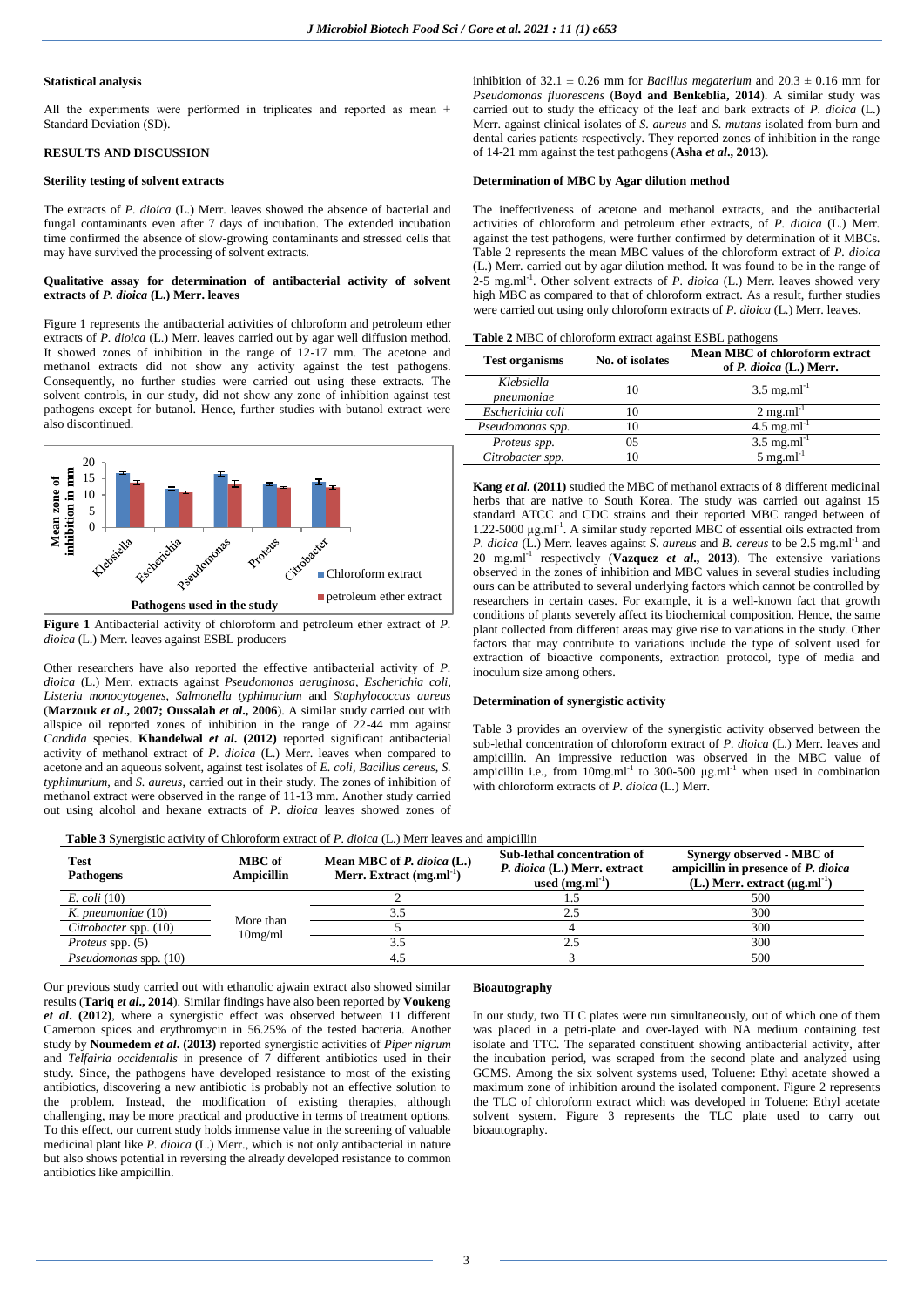





**Figure 3** Bioautography of the chloroform extract of *P. dioica* (L.) Merr. leaves

Bioautography is a simple and effective method that can be applied to studies related to natural compounds since the antibacterial activity of all separated constituents can be qualitatively determined at once. It is for this reason that bioautography method is preferred by many researchers. A study carried out by **Vazquez** *et al***., (2013)** reported two separated fractions of *P. dioica* (L.) Merr. showing antibacterial activity. In addition, they also carried out bioautography using extracts of *M. arboreus*, *B. crassifolia,* and *P. guajava.* However, antibacterial activity was observed only from the fractions of *P. dioica* and *P. guajava.* Similarly, another study reported 4 different fractions obtained from the methanolic extract of *Ricinus communis* to show antibacterial activity against *P. aeruginosa* and *K. pneumoniae* (**Sandam and Ponamma, 2015).**

# **GC-MS analysis**

The chromatogram showing Retention Time  $(RT_m)$  of several constituents identified with the help of GC-MS analysis of a crude extract of *P. dioica* (L.) Merr. leaves, obtained in chloroform are shown in figure 4. It showed 7 distinct peaks and the highest peak observed at  $RT_m$  18.1 mins was identified as eugenol, making it a major constituent of chloroform extract. In addition, 2-allylphenol, dibutyl phthalate, and crocetane were found to be present in a significant concentration as compared to other constituents (Table 4). Figures 5 represents the chromatogram of the separated band of chloroform extract on TLC plate showing antibacterial activity, determined by bioautography. The retention times and their corresponding constituents of crude chloroform extract and TLC separated bioactive constituents identified by GC-MS analysis in our study is listed in Table 4.



**Figure 4** Chromatogram of chloroform extract of *P. dioica* (L.) Merr. leaves



**Figure 5** Chromatogram of separated band on TLC plate used in bioautography

**Table 4** Identified constituents from chloroform extracts of *P. dioica* (L.) Merr. leaves using GC-MS analysis

| Sr. | Sample             | Retention time | Compounds                   |
|-----|--------------------|----------------|-----------------------------|
| no. |                    | (mins)         |                             |
| 1.  | Chloroform extract | 7.6            | Caprylene                   |
|     |                    | 8.0            | Beta-Myrcene                |
|     |                    | 15.5           | 2-allylphenol               |
|     |                    | 18.1           | m-Eugenol                   |
|     |                    | 28.0           | Phthalic acid               |
|     |                    | 29.4           | Crocetane                   |
|     |                    | 29.5           | Dibutyl phthalate           |
|     |                    | 38             | 1,2 benzene dicarboxylic    |
|     |                    |                | acid disoctyl ester         |
| 2.  | Separated band on  | 7.15           | Dodecane 2,6,11trimethyl    |
|     | TLC plate used for | 8.45           | Eugenol, Iso-Eugenol        |
|     | bioautography      | 10.52          | Dodecane, 2, 6, 11-         |
|     |                    | 13.63          | trimethyl                   |
|     |                    | 16.96          | Tridecanol, 2-ethyl-2-      |
|     |                    | 23.37          | methyl                      |
|     |                    |                | Hexadecane, 1-iodo          |
|     |                    |                | $(i)$ 1,2-Benzene di-       |
|     |                    |                | carboxylic acid, diisooctyl |
|     |                    | 24.36          | ester                       |
|     |                    |                | $(ii)$ 1,2-Benzene di-      |
|     |                    |                | carboxylic acid, mono(2-    |
|     |                    |                | ethylhexyl) ester           |
|     |                    |                | Dibutyl phthalate           |

In our study, Eugenol was found to be the major constituent of the chloroform extract of *P. dioica* (L.) Merr. leaves, however, the separated band on TLC plate exhibiting antibacterial activity, showed a lower concentration of eugenol comparatively. Although the most probable anti-bacterial activity of the abovementioned compounds may be attributed to the most abundant constituent in the extract, it cannot be claimed with absolute certainty. In certain cases, the bioactivity of constituents present in smaller concentration may attenuate the significance of other constituents present in higher concentrations. The antibacterial activity of eugenol is reported in several studies. A recent review published by **Marchese** *et al***. (2017)** describes the extensive reports associating the antioxidant and anti-inflammatory activities of eugenol to health benefits. In addition, several published records of the efficacy of eugenol against antibiotic sensitive as well as resistant pathogens are highlighted in their study. Another study carried out to investigate the mechanism of action of eugenol oil indicated that it is very efficient in inactivating *S. typhi* within 60 mins post exposure. They indicated that the chemo-attractant and bactericidal properties of eugenol can work more efficiently when given in vivo. In their study, eugenol was found to increase the permeability of the cell membrane, which was confirmed by the crystal violet assay (**Devi** *et al***., 2013**). Other phenolic compounds and organic acids identified in table 4 are also proven for its antibacterial activities in several previously published studies (**Alves** *et al***., 2013; Maldonado** *et al***., 2011**).

#### **Scanning Electron Microscopy**

The effect of the chloroform extract of *P. dioica* (L.) Merr. leaves on ESBL producing *E. coli* was investigated by SEM analysis. The *E. coli* cells treated with (test) and without (control) *P. dioica* (L.) Merr. extracts are shown in figures 6a and b respectively. The test sample shows distortion of shape and swelling in structure. In addition, the prominent white outline evident in the control sample also appears to be broken and uneven when observed in test samples. These results clearly indicate cell wall damage and stress induced in the ESBL producing *E. coli* test cells used in our study, hence confirming the potency of chloroform extract of *P. dioica* (L.) Merr. leaves.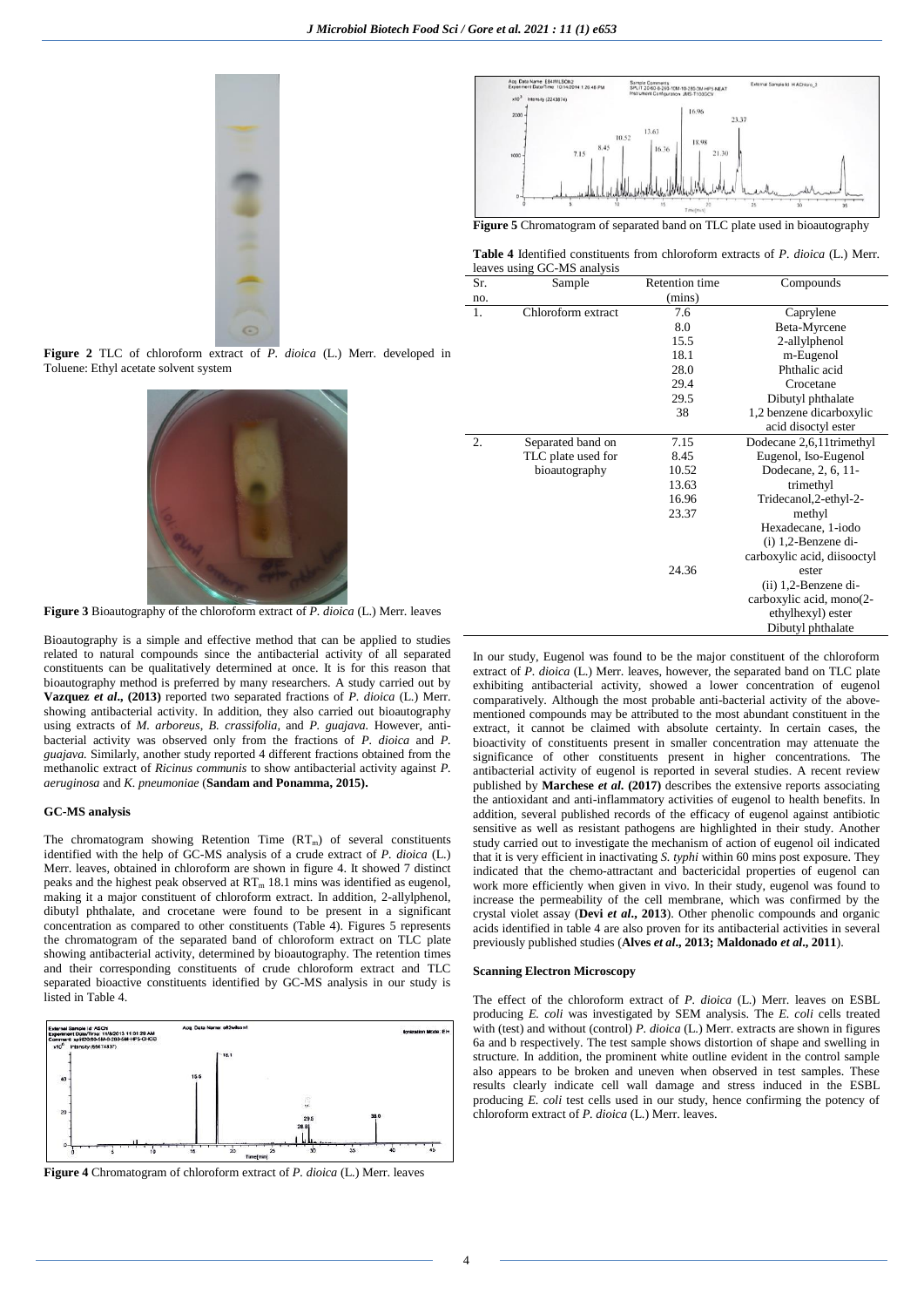

**Figure 6** SEM analyses of pathogenic *E. coli* cells

A similar study carried out by **Kamonwannasit** *et al***. (2013)** reported swelling and distortion of bacterial cells on treatment with extracts of *Aquilaria crassna* and inhibition of bacterial biofilm formation. In addition, a rupture in bacterial cell wall was observed after treatment of bacterial isolates with the extract for 24h. Both results in their study was confirmed by SEM analysis. Another study by **Kaya** *et al***. (2008)** reported shrinking of bacterial cells and cell wall degradation of bacterial cells on treatment with *Ocimum basilicum* extracts.

# **CONCLUSION**

The present study confirms antibacterial activitiy of *P. dioica* (L.) Merr. leaf extracts and its synergistic activity with ampicillin. The distortion and cellular damage caused by *P. dioica* (L.) Merr. leaf extract on bacterial cells are also evident by SEM analysis carried out in our study. Moreover, the organic acids and phenolic compounds identified by GC-MS along with eugenol can be the basis of future studies aimed at in-depth analysis of activities of these compounds. All these findings consistently indicate the potential of *P. dioica* (L.) Merr. leaf extracts to be potential chemotherapeutic agents for the treatment of infections caused by drug-resistant pathogens.

**Acknowledgments:** The current study was funded by UGC as a minor research project [reference no. 47-587/13 (WRO)].

# **REFERENCES**

Agrawal, V. S. (1997). *Drug plants of India* (1st edition Vol. II). Kalayani publisher: New Delhi.

Alves, M. J., Ferreira, I. C., Froufe, H. J., Abreu, R. M., Martins, A., & Pintado, M. (2013). Antimicrobial activity of phenolic compounds identified in wild mushrooms, SAR analysis and docking studies. *Journal of Applied Microbiology*, *115*(2), 346-357. <https://doi.org/10.1111/jam.12196>

Aruna, K., & Mobashshera, T. (2012). Prevalence of extended spectrum betalactamase production among uropathogens in south Mumbai and its antibiogram pattern. *EXCLI Journal*, *11*, 363-372.

Asha, M. M., Chaithra, M., Yashoda, K., Vivek, M. N., & Prashith, K. T. R. (2013). Antibacterial activity of leaf and bark extracts of *Pimenta dioica* (linn.) Merill against clinical isolates of S*taphylococcus aureus* and S*treptococcus mutans*. *World Journal of Pharmacy and Pharmaceutical sciences*, *2*(5), 3207- 3215.

Beg, A. Z., & Ahmad I. (2004). Effect of *Plumbago zeylanica* extract and certain curing agents on multidrug resistant bacteria of clinical origin. *World Journal of Microbiology* and *Biotechnology*, 16(8-9), <https://doi.org/10.1023/A:1008991724288>

Belofsky, G., Percivill, D., Lebis, K., Tegos, G. P., & Ekart, J. (2004). Phenolic metabolites of *Dalea versicolor* that enhance antibiotic activity against model pathogenic bacteria. *Journal of Natural Products*, *67*(3), 481-484. <https://doi.org/10.1021/np030409c>

Bolla, J. M., Alibert-Franco, S., Handzlik, J., Chevalier, J., Mahamoud, A., Boyer, G., Kieć-Kononowicz, K., & Pagès, J. M. (2011). Strategies for bypassing the membrane barrier in multidrug resistant Gram-negative bacteria. *FEBS Letters, 585*(11), 1682-1690[. https://doi.org/10.1016/j.febslet.2011.04.054](https://doi.org/10.1016/j.febslet.2011.04.054)

Boyd, F. A. H., & Benkeblia, N. (2014). In vitro evaluation of antimicrobial activity of crude extracts of *Pimenta dioica* L. (MERR.). *Acta horticulturae*, *1047*(1047), 199-205. <https://doi.org/10.17660/ActaHortic.2014.1047.24>

Carneiro de Barros, J., Lucia da Conceicao¸ M., Gomes Neto, N. J., Vieira da Costa, A. C., Pinto Siqueira, J. J., Diniz Basílio, I. J., & Leite de Souza, E. (2009). Interference of *Origanum vulgare* L. essential oil on the growth and some physiological characteristics of *Staphylococcus aureus* strains isolated from foods. *Food Science and Technology*, *42*(6), 1139-1143. <https://doi.org/10.1016/j.lwt.2009.01.010>

Chaudhury, R. R., & Rafei, U. M. (2001). *Traditional Medicine in Asia*. World Health Organization, SEARO Regional Publications, New Delhi, India.

Cheesman, M. J., Ilanko, A., Blonk, B., & Cock, I. E. (2017). Developing New Antimicrobial Therapies: Are Synergistic Combinations of Plant Extracts/Compounds with Conventional Antibiotics the Solution?

# *Pharmacognosy Reviews*, *11*(22), 57-72. [http://doi.org/10.4103/phrev.phrev\\_21\\_17](http://doi.org/10.4103/phrev.phrev_21_17)

Clinical and Laboratory Standards Institute. Methods for dilution antimicrobial susceptibility tests for bacteria that grow aerobically-seventh edition: approved standard M07-A7. 2006. CLSI, Wayne, PA.

Devi, K. P., Sakthivel, R., Nisha, S. A., Suganthy, N., & Pandian, S. K. (2013). Eugenol alters the integrity of cell membrane and acts against the nosocomial pathogen *Proteus mirabilis*. *Archives of Pharmacal Research*, *36*(3), 282-292. <https://doi.org/10.1007/s12272-013-0028-3>

Di Pasqua, R., Betts, G., Hoskins, N., Edwards, M., Ercolini, D., & Mauriello, G. (2007). Membrane toxicity of antimicrobial compounds from essential oils. *Journal of agricultural and Food Chemistry*, *55*(12), 4863-4870. <http://doi.org/10.1021/jf0636465>

Freitas, E., Aires, A., Rosa, E. A., & Saavedra, M. J. (2013), Antibacterial activity and synergistic effect between watercress extracts, 2-phenylethyl isothiocyanate and antibiotics against 11 isolates of *Escherichia coli* from clinical and animal source. *Letters in Applied Microbiology*, *57*(4), 266-273. <https://doi.org/10.1111/lam.12105>

Garcia, N. I., Barasona, M. J., Algaba, M. A., Moreno, A. C., & Guerra, P. F. (2012). Diagnosis of patients with immediate hypersensitivity to beta-lactams using retest. *Journal of Investigational Allergology and Clinical Immunology*, *22*(1), 41-47.

Giske, C. G., Monnet, D. L., Cars, O., Carmeli, Y., & on behalf of ReAct-Action on Antibiotic Resistance. (2008). Clinical and Economic Impact of Common Multidrug-Resistant Gram-Negative Bacilli. *Antimicrobial Agents and Chemotherapy*, *52*(3), 813-821[. http://doi.org/10.1128/AAC.01169-07](http://doi.org/10.1128/AAC.01169-07)

Hemaiswarya, S., & Doble, M. (2009). Synergistic interaction of eugenol with antibiotics against gram-negative bacteria. *Phytomedicine, 16*(11), 997-1005. <https://doi.org/10.1016/j.phymed.2009.04.006>

Himanshu, M., & Pradeep P. (2012). Screening of Antimicrobials of some Medicinal Plants by TLC Bioautography. *International Journal of Pharmaceutical Innovations*, *2*(1), 60-71.

Kamble, V. A. (2012). In Vitro anti-candidal activity of *Pimenta dioica* (allspices) essential oil against clinical isolates of *Candida albicans* and nonalbicans Candida. *International Journal of Life science and Pharma Research*, *2*(3), 150-159.

Kamonwannasit, S., Nantapong, N., Kumkrai, P., Luecha, P., Kupittayanant, S., & Chudapongse, N. (2013). Antibacterial activity of Aquilaria crassna leaf extract against *Staphylococcus epidermidis* by disruption of cell wall. *Annals of Clinical Microbiology and Antimicrobials*, *12*, 20. [https://doi.org/10.1186/1476-](https://doi.org/10.1186/1476-0711-12-20) [0711-12-20](https://doi.org/10.1186/1476-0711-12-20)

Kang, C. G., Hah, D. S., Kim, C. H., Kim, Y. H., Kim, E., & Kim, J. S. (2011). Evaluation of Antimicrobial Activity of the Methanol Extracts from 8 Traditional Medicinal Plants. *Toxicological Research*, *27*(1), 31-36. <http://doi.org/10.5487/TR.2011.27.1.031>

Kaya, I., Yigit, N., & Benli, M. (2008). Antimicrobial Activity of Various Extracts of *Ocimum Basilicum* L. and Observation of the Inhibition Effect on Bacterial Cells by Use of Scanning Electron Microscopy. *African Journal of Traditional, Complementary and Alternative Medicines*, *5*(4), 363-369. <https://doi.org/10.4314/ajtcam.v5i4.31291>

Khandelwal, P., Upendra, R. S., Raftaniamiri, Z., & Ramachandra G. G. (2012). Assessment of biotherapeutic potential of *Pimenta dioica* (allspice) leaf extract. *International Journal of Pharmaceutical Science and Research*, *3*(9), 3379-3383. Kim, S., Lee, H., Lee, S., Yoon, Y., & Choi, K.H. (2015). Antimicrobial Action of Oleanolic Acid on *Listeria monocytogenes*, *Enterococcus faecium*, and *Enterococcus faecalis*. *PLoS ONE*, *10*(3), <http://doi.org/10.1371/journal.pone.0118800>

Lorian, V. (1991). *Antibiotics in laboratory medicine*. Baltimore: The Williams and Wilkins Company.

Maldonado, A. F., Schieber, A., & Gänzle, M. G. (2011). Structure-function relationships of the antibacterial activity of phenolic acids and their metabolism by lactic acid bacteria. *Journal of Applied Microbiology*. *111*(5), 1176-1184. <https://doi.org/10.1111/j.1365-2672.2011.05141.x>

Marchese, A., Barbieri, R., Coppo, E., Orhan, I. E., Daglia, M., Nabavi, S. F., Izadi, M., Abdollahi, M., Nabavi, S. M., & Ajami, M. (2017). Antimicrobial activity of eugenol and essential oils containing eugenol: A mechanistic viewpoint. *Critical Reviews in Microbiology*, *43*(6), 668-689. <https://doi.org/10.1080/1040841x.2017.1295225>

Marzouk, M. S., Moharram, F. A., Mohamed, M. A., Gamal-Eldeen, A. M., & Aboutabl, E. A. (2007). Anticancer and Antioxidant Tannins from *Pimenta dioica* Leaves. *Zeitschrift für Naturforschung C*, *62*(c), 526-536. <https://doi.org/10.1515/znc-2007-7-811>

Mohle, L., Mattei, D., Heimesaat, M. M., Bereswill, S., Fischer, A., Alutis, M., French, T., Hambardzumyan, D., Matzinger, P., Dunay, I. R., & Wolf, S. A.  $(2016)$ . Ly6C<sup>hi</sup>monocytes provide a link between antibiotic-induced changes in gut microbiota and adult hippocampal neurogenesis. *Cell Reports*, *15*(9), 1945- 1956. <http://dx.doi.org/10.1016/j.celrep.2016.04.074>